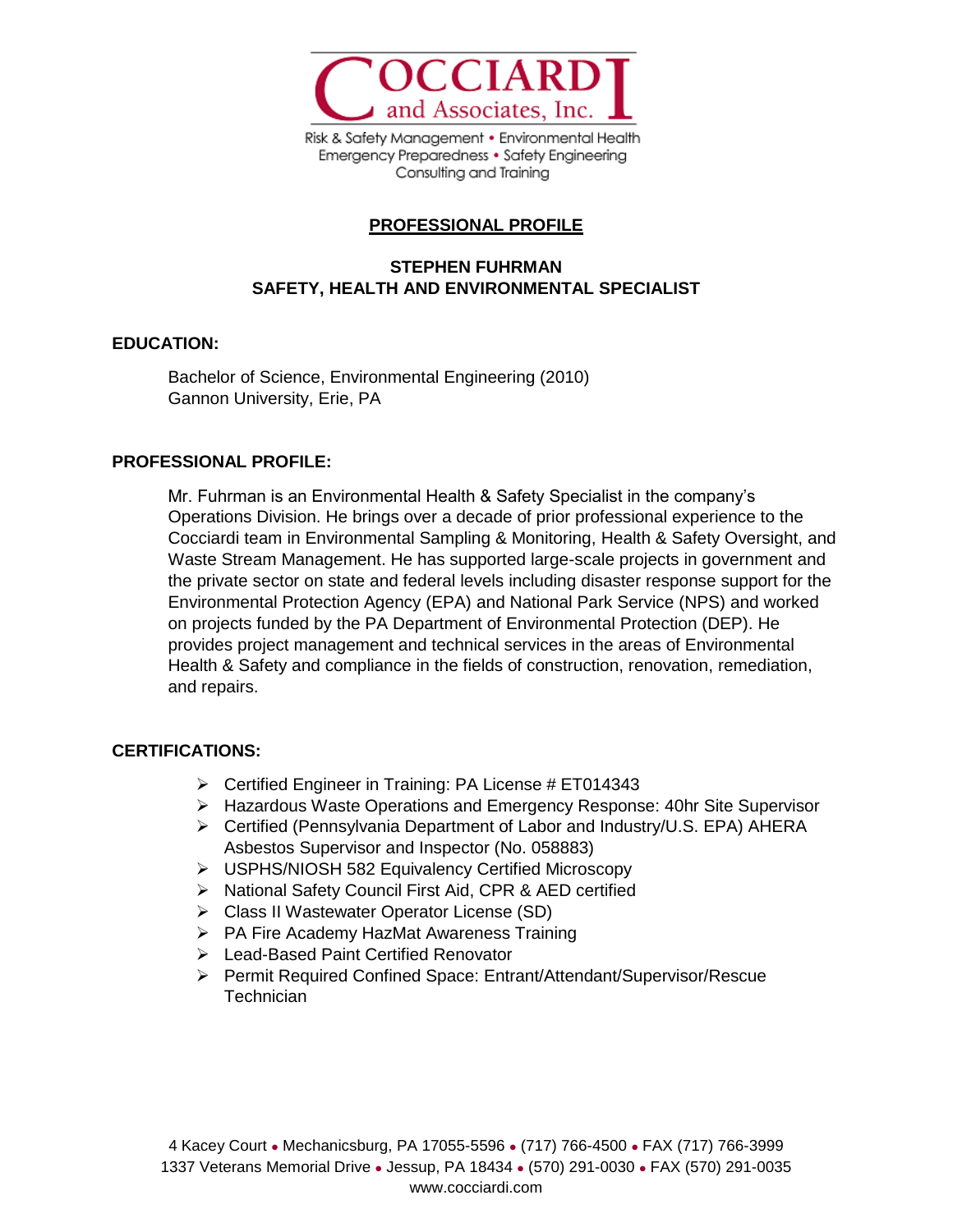#### **SELECT PROJECT EXPERIENCE:**

- Project: Regulatory Compliance Assessments
- Description: Provision of inspections for client facilities to assess compliance with OSHA, EPA, and state/local regulations. Other standards, such as NFPA, NIOSH, CDC, ANSI, etc., are also considered. Reports are generated, documenting the compliance deficiency, potential citation, and recommended course of action. Consequential work, including program development and implementation, ` employee training, equipment acquisition, etc., is also typically included.
- Project: Sampling for Biological and Radiological Hazards carried by Mail
- Description: Performed sampling for potential radiological and biological threats on incoming mail. Radiation within the mail room was monitored using a Geiger counter. Biological sampling included powder screening test for possible biological threats including Bacillus anthracis, Botulism Toxin, Ricin, and Staphylococcal Entrotoxin B (SEB).
- Project: Indoor Air Quality Assessments
- Description: Performed assessments incorporating available historical, medical, and occupant interviews. Specifically, these assessments incorporate the above information and a sensory review of the facility, its surrounding area, and HVAC systems. Sampling plans were devised, combining direct read and laboratory analysis as appropriate. This information is evaluated against published occupational (OSHA, NIOSH, etc.) criteria, public (EPA, ATSDR, Department of Health, etc.) exposure levels, and comfort criteria (ASHRAE).
- Project: Noise/VOC/Hydrogen Sulfide Exposure Assessment and Area Sampling
- Description: Performed area noise sampling using a sound level meter to identify high noise areas or equipment at an oil refinery. Monitored personal exposure of the employees by having them wear personal direct read instruments and adsorbent badges to measure instantaneous and average levels of exposure throughout an 8-hour work day. Determined if employees within the refinery are being overexposed to OSHA regulations for occupational noise levels and VOCs.
- Project: EPA Region 2 Removal Support Team member for post-disaster response
- Description: Supported Hurricane Sandy Emergency Response in emergency operations center assisting the Situation Unit leader in development of the daily SitRep. Supported response efforts in the field providing reconnaissance for On-Scene Coordinators and documentation for Emergency and Rapid Response personnel. Supported safe hazardous waste disposal activities in various roles at multiple locations.